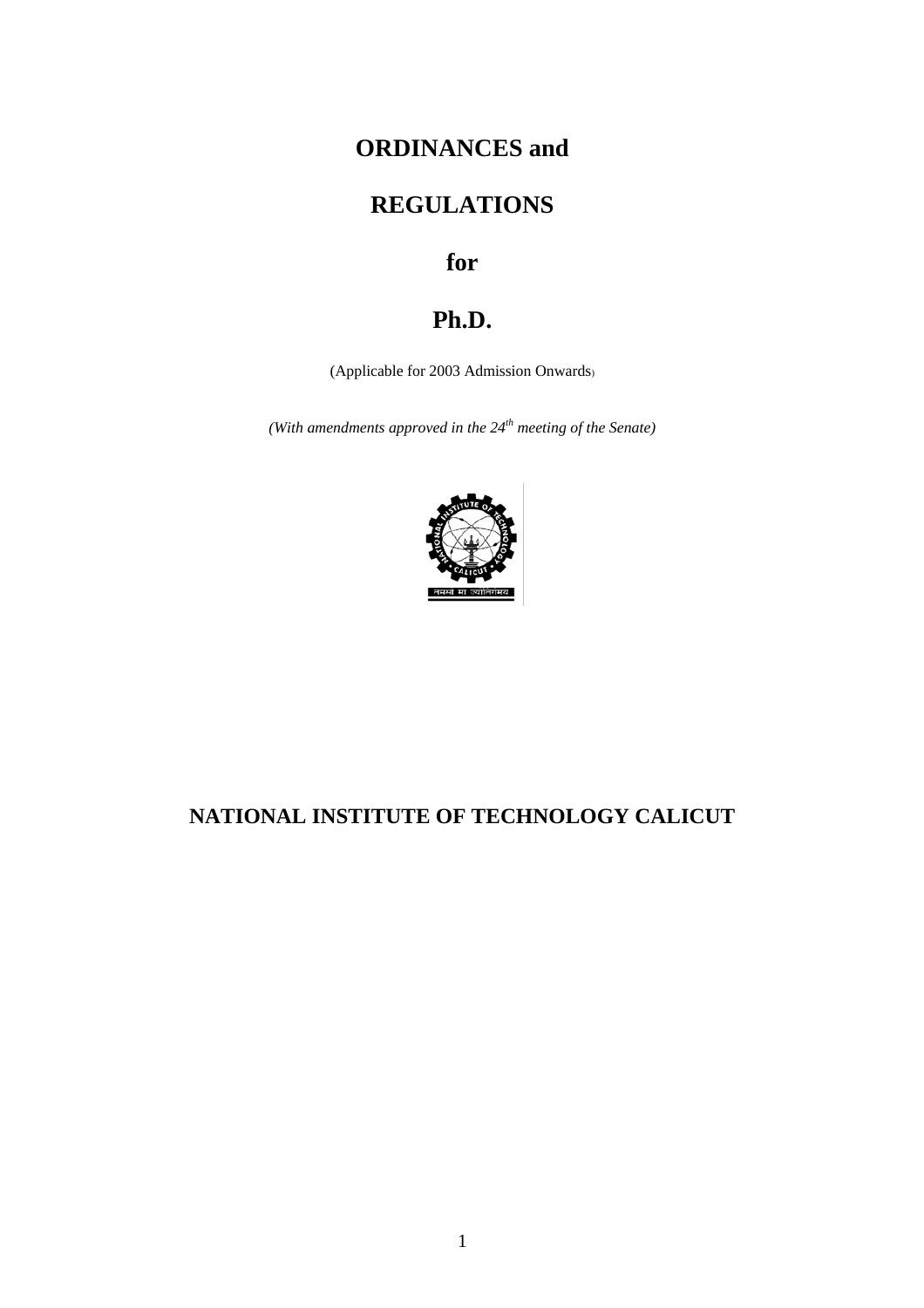#### **CONTENTS**

#### **ORDINANCES**

### **REGULATIONS**

- 1. Educational Qualifications<br>2. Eligibility
- **Eligibility**
- 3. Interview and/or Test
- 4. Admission<br>5. Choice of C
- Choice of Guide
- 6. Guideship<br>7. Change of
- 7. Change of Guide 8.
- Doctoral Committee
- 9. Registration<br>10. Course Worl
- Course Work
- 11. Progress Report
- 12. Comprehensive Examination
- 13. Enrolment
- 14. Cancellation of Registration
- 15. Part-Time Ph.D. Programme<br>16. Minimum Residential Requir
- 16. Minimum Residential Requirement & Minimum Time for Submission<br>17. Relief from Ph.D. Programme to take up job
- 17. Relief from Ph.D. Programme to take up job<br>18. Maximum Duration of Programme
- 18. Maximum Duration of Programme<br>19. Change of Registration from Part-ti
- 19. Change of Registration from Part-time to Full-time Programme and vice versa<br>20. External Registration Scheme
- 20. External Registration Scheme<br>21. Leave Rules
- 
- 21. Leave Rules<br>22. Waiver Gran 22. Waiver Granted to Students with Advanced Standing<br>23. Synopsis of Thesis
- Synopsis of Thesis
- 24. Submission of Thesis
- 25. Panel of Examiners
- 26. Thesis Report
- 27. Oral Examination<br>28. Award of Ph.D.De
- 28. Award of Ph.D.Degree<br>29. Power to Modify
- Power to Modify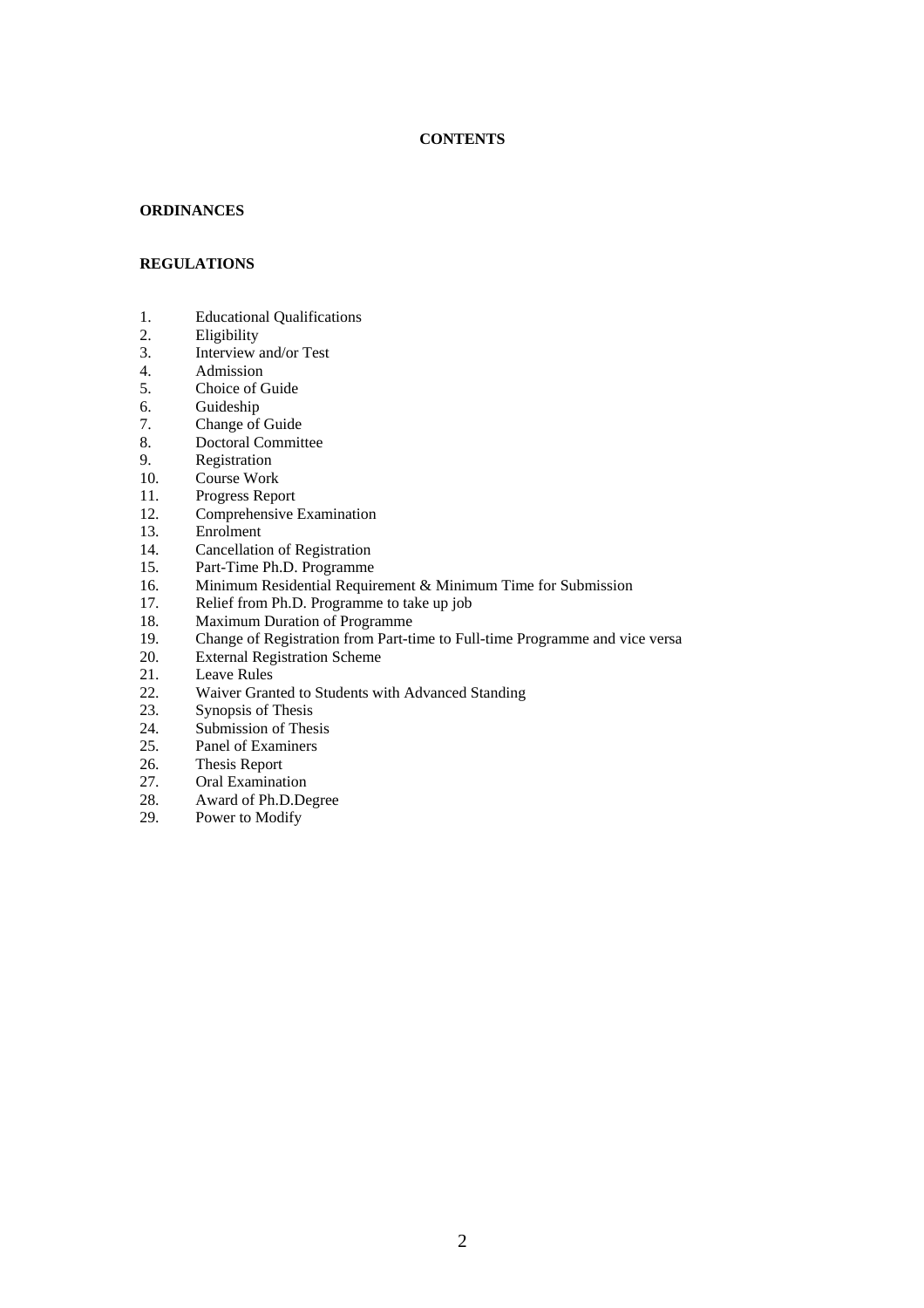#### **ORDINANCES**

- 0.1 A candidate who has qualified for the award of Master's Degree of National Institute of Technology Calicut or a recognized Institute or University in the discipline as prescribed in the regulations is eligible to apply for Ph.D. programme of this Institute.
- 0.2 The award of the Ph.D. Degree shall be in accordance with the respective regulations of the Senate of the Institute.
- 0.3 The award of the Ph.D. degree shall be made by the Institute on the recommendation of the Senate and with the approval of the Board of Governors of this Institute.

#### **REGULATIONS**

**R.1** Educational Qualification

Masters Degree in appropriate branch of study with 60% marks (CGPA 6.5/10). For SC/ST , 50% marks (CGPA 5.5/10). Candidates of Masters degree in Science/Life sciences should have a valid GATE score or UGC/CSIR/NBHM fellowship tenable from current year or NET qualified in relevant areas. Candidates applying for parttime and external modes of registration do not require GATE score or UGC/CSIR Felloship.

# **R.2 Eligibility**

- a) A candidate who wishes to work for Ph.D. degree under fulltime/external registration/part time scheme should apply in the prescribed form on or before the due date fixed for the same.
- b) External candidates sponsored by and employed in reputed Research and Development organizations/National Laboratories/Industry having research and development facilities recognized by Department of Science and Technology or by the Senate of the National Institute of Technology Calicut on request by the Industry can apply for external registration. *Members of faculty and research staff under certain conditions (given later) of the Institute who wish to work on a part time basis for Ph.D. Degree should also apply in the prescribed form on or before the due dates to be announced normally twice every year*.
- (c) Part time candidates from outside the institute must be a full time/regular faculty of AICTE approved degree level engineering institutes or scientists /Engineers in organizations with minimum of 2 years experience at the time of admission and sponsored by the institute organization.
- (d) The maximum age for admission to Ph.D programme is 45 years for full time and 50 years for part time/external registration programme.

# **R.3 Interview and/or Test**

- (a) Eligible candidates have to appear for a interview and /or test.
- (b) The chairman of the selection committee will recommend the list of selected candidates to the Chairperson (Admission) to complete admission formalities.

### **R.4 Admission**

- a) Candidates whose selection is approved by Chairman, Senate will be admitted to Ph.D. programme after payment of prescribed fees.
- b) Ordinarily, a candidate is not eligible for re-registration for Ph.D. after cancellation of his/her earlier registration for any reason. However, based on the merits of the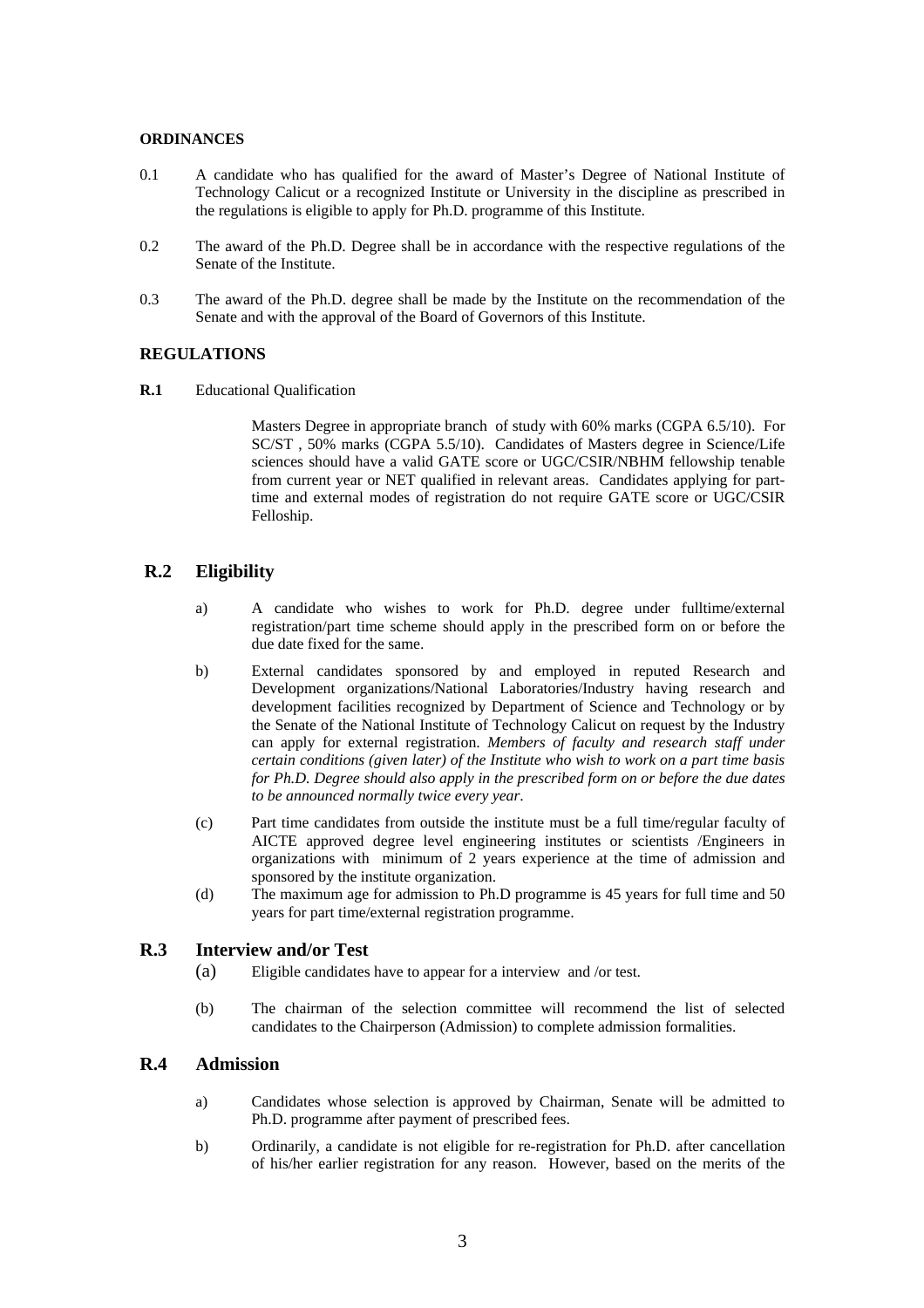individual case, and taking into consideration any special circumstances, a candidate may be considered for re-registration.

# **R. 5 Choice of Guide**

- a) Allotment of research scholars to Guides will be made by the Head of the Department taking into consideration the preferences of the research scholars and Guides, with their consent obtained in writing.
- b) There shall not be more than two guides for a research scholar.

# **R.6 Guideship**

- 1. All permanent faculty members of the institute with Ph.D qualification and a minimum of 3 years experience in NITC or other institution of National Importance are eligible to guide Ph.D students.
- 2. A permanent faculty member of the Institute with Ph.D degree but having less than 3 years experience in NITC can also be considered by the BPGS and recommended to the Senate for approval as research Guide, if the faculty members has 3 years of teaching experience outside the institute has successfully guided at least one Ph.D thesis or a minimum of 2 post graduate projects or published two papers in reputed International /National journals.
- 3. A permanent faculty member of the Institute with Ph.D degree, but having less than 3 years experience can also be considered by the BPGS and recommended to the Senate for approval as research Guide , if the faculty member has a minimum of 6 years of experience in Industry/R2D organisation and has published a minimum of 2 papers in reputed International/National Journals or having one patent in his/her name.
- 4. For induction of an individual from another institute as a co-guide of the research scholars at NITC also, any of the above condition should be satisfied in their respective institute. Further the senate should formally approve the individual as a recognized guide at NITC.
- 5. Not withstanding what is stated above, the Chairman, Senate reserves the right to approve anyone as Research Guide, depending upon the merit of the case.

Continuance of guide ship of retired faculty members

- 1. (i) When a faculty member, who has guided a candidate for 3 years, retires, he will be permitted to continue as guide on his written request, and will be invited for the DC meetings without any financial commitment to the Institute. But TA and DA, limited to II class AC train fare, will be paid within India to attend the synopsis meeting and the oral examination.
	- (ii) However, there will be a co-guide for taking care of administrative, and to some extent, the research responsibilities, of the scholar.
- 2 (i) If a faculty member is to retire within 2 years, and if he is allowed to guide any scholar on his written request, another faculty member, who is not likely to retire within 2 years, will be nominated as one of the Guides of the scholar at the time to registration itself.

The retired faculty member will be informed of the DC meetings, and will be invited to attend the meetings without any financial commitment to the Institute.

(ii). However, the retired faculty members who continue to be guides will be paid TA/DA.

Limited to II Class AC train fare, within India, to attend the oral examination.

3. The CSIR and other Emeritus Fellows/Scientists who hold office at this Institute for a period of 3 years and more can take fresh students during their period of appointment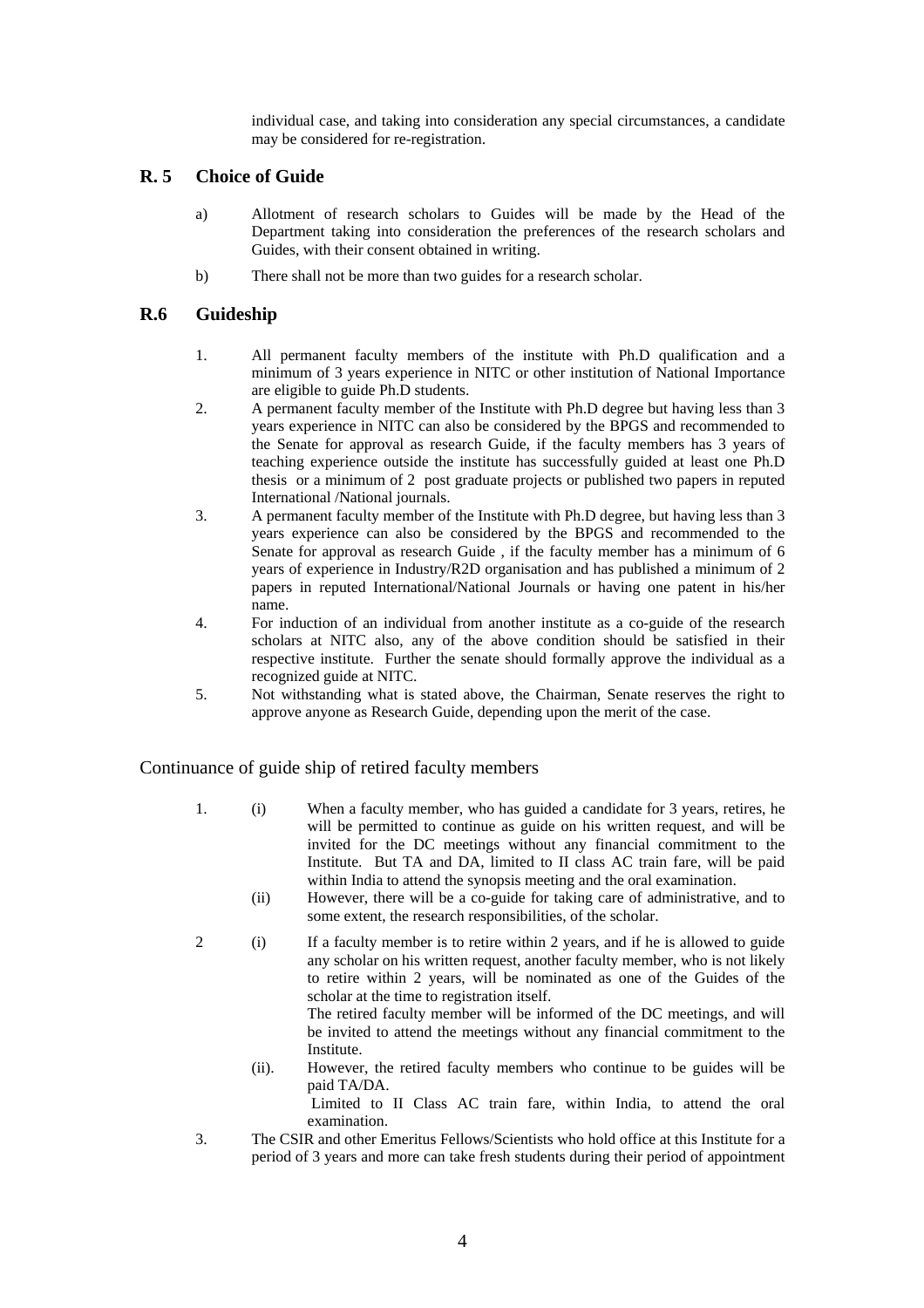as Emeritus Scientists only with financial support from other sources along with another Guide who has at least 3 years service still left at the Institute.

- 4. (i) The induction of new guides after 3 to 4 years of registration of a research scholar will be considered by the Doctoral Committee in the office of the Dean, (PGS&R).
	- (ii) The Guide-in-charge who acted for more than one year will be a special invitee/co-opted member of the Doctoral Committee when the original Guide takes over. The rest will be left to the discretion of the original Guide.

#### **R.7 Change of Guide**

The Doctoral Committee may permit a research scholar to change his/her Guide on valid reasons.

### **R.8 Doctoral Committee**

The Head of the Department will intimate to the Academic Section the area of research, name(s) of the Guide $(s)$  and a panel of names indicating the area of specialization of each faculty member for constitution of Doctoral Committee (DC) for each research scholar within 8 weeks of the date of joining of the research scholar.

- a) The following is the composition of the Doctoral Committee:
	- i) Chairman : Head of the Department (HOD)(If HOD happens to be the Guide of a scholar, the Senior most Professor/Faculty or previous HOD will be nominated by Chairman, Senate or his nominee)
	- ii) Member : Dean (PG Studies and Research)
	- iii) Member(s) : Research Guide or Guides
	- iv) Member : At least one faculty member of the Department nominated by the Chairman Senate or his nominee from the panel suggested by HOD
	- v) Members : One faculty member of allied departments nominated by the Chairman, Senate or his nominee from the suggested panel of names by HOD
	- vi) Member : An expert in the concerned area of research from any research and development organizations or educational institutions may be nominated to the Doctoral Committee by the Chairman Senate or his nominee from a panel submitted by HOD.

In case any member goes on long leave or resigns or retires form the Institute, the Chairman, Senate or his nominee will nominate another member on the suggestion of the Chairman, DC.

## **R.9 Registration**

The Doctoral Committee will meet normally within a month of its being constituted, interview the research scholar, consider the proposed research topic, finalize the registration details for the PhD programme and prescribe the courses of study for the candidate.

#### **R.10 Course Work**

a) The research scholars with Post Graduate Degree in Engineering should successfully complete 4 courses of 3 credits each (or a total of 12 credits minimum), those with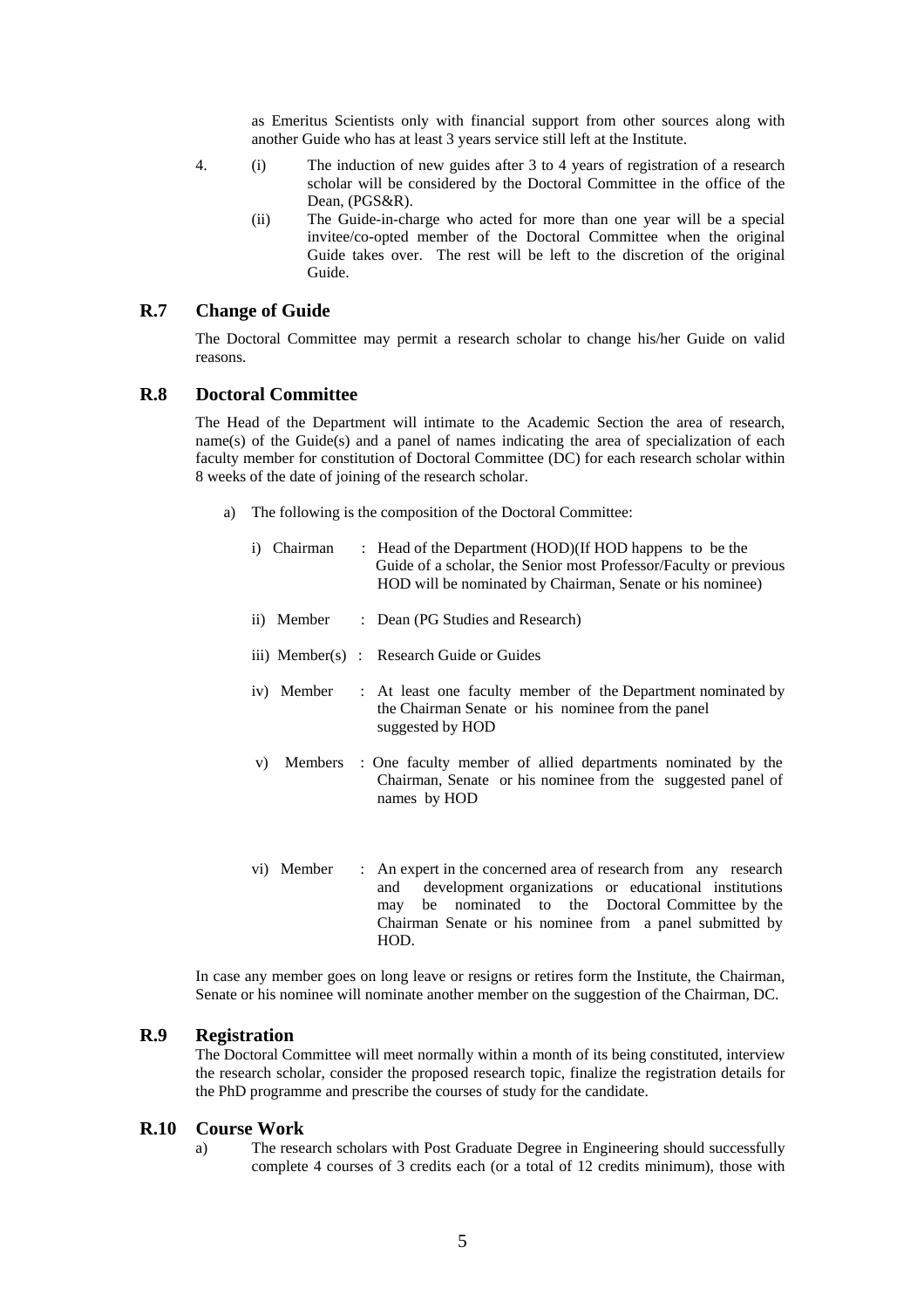Masters Degree in Science/Humanities shall complete 5 courses (or a total of 15 credits minimum) prescribed by Doctoral Committee within the stipulated time..

- b) Courses may also be prescribed from among those offered by Departments other than that in which the research scholar is registered. No change in courses prescribed shall be made without the approval of the Doctoral Committee. It shall, however, be open to the Doctoral Committee to prescribe additional courses wherever found necessary.
- c) Courses completed after the date of registration will only count towards the requirements of award of Ph.D. Degree.
- d) Research scholars admitted to the programme shall obtain atleast a minimum of C grade in any individual course for successful completion of the course prescribed.
- e) PG level courses may also be prescribed to Ph.D. scholars irrespective of the departments they belong to and credit may be given as per usual evaluation procedure.
- f) If a research scholar obtains less than 'C' grade for any of the courses registered by him/her one more chance may be given to repeat the course under the recommendation of doctoral committee.

# **R.11 Progress Report**

- a) A research scholar shall submit within two weeks before the end of each 12 month period from the date of registration up to first 3 years and before the end of each 6 months period beyond 3 years, a written report of work done by him/her in the prescribed proforma to the Guide who shall forward it to the Head of the Department with his remarks for consideration by the Doctoral Committee.
- b) A research scholar shall appear before the Doctoral Committee once every semester after the course work and comprehensive examination for progress evaluation. He/she is required to make a presentation of the progress of his/her work in the open meeting for which other faculty members and research scholars are also be invited.
- c) Progress evaluation meetings of the Doctoral Committee will be convened by the head of the Department twice in a year in April (for research scholars admitted in July semester) and in November (for research scholars admitted in January semester) to assess the progress in his/her research work and recommend renewal of scholarship/registration wherever applicable. If the progress of the research scholar is tardy, the Doctoral Committee shall record the reasons for tardiness, warn the research scholar and suggest corrective measures.
- d) The progress of the research scholar will be categorized as one of the following by the Doctoral Committee:

Excellent/Very Good/Good/Fair/Satisfactory/Unsatisfactory

The Progress report in the prescribed Performa is to be approved by the members of Doctoral Committee before transmission to Chairman, BPGS or Dean (PGS&R)

### **R.12 Comprehensive Examinations**

- a) The Comprehensive examination can be in oral form or written form, but if the scholar fails to clear the comprehensive Examination in the first attempt, the second examination will be conducted in written form with a minimum of three hours duration.
- b) Comprehensive Examination will be conducted in the Department. The objective of Comprehensive Examination is to test the general capability of the research scholar and the breadth of his/her knowledge in his/her discipline and areas related to his/her field of research.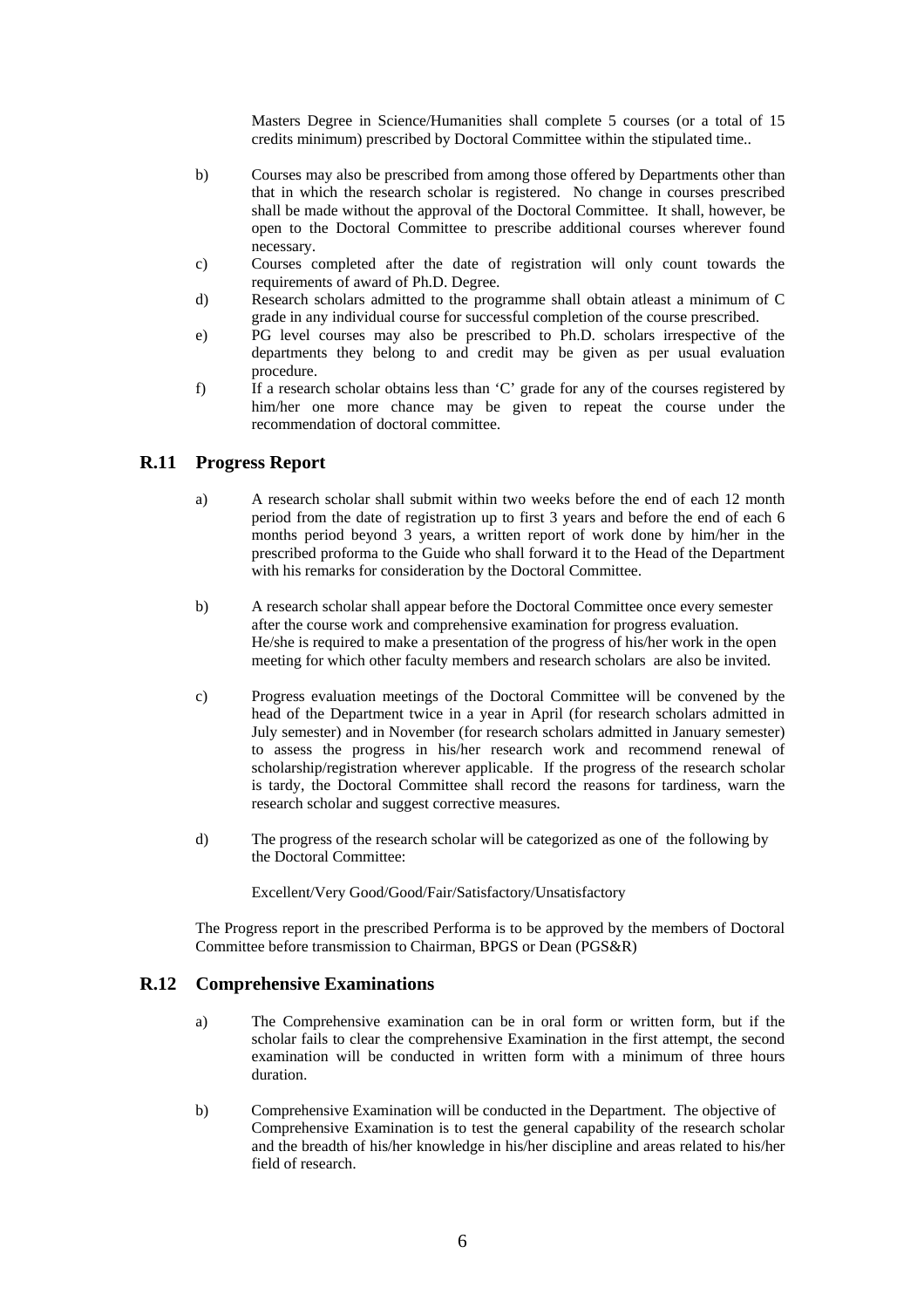- c) The Department shall intimate to the research scholars sufficiently in advance the scope of written test and other relevant details.
- b) If the performance of any research scholar at the comprehensive examination is unsatisfactory he/she will be given one more opportunity to appear for the examination within six months of the first examination. The research scholar should successfully complete the Comprehensive examination latest by the end of fourth semester after registration to avoid cancellation of his/her PhD registration.
- c) A student can appear in the comprehensive examination only after he/she has completed the course requirements and satisfied the minimum specified CGPA.
- d) Students admitted with M.Sc./M.A/M.Phil. Degrees may appear in the comprehensive examination earliest at the end of the second semester, but must pass the same before the end of the fifth semester after their first registration. Students admitted with M.Tech. or equivalent degree may appear in the comprehensive examination earliest at the end of the first semester, but must pass the same before the end of the fourth semester after their first registration. The above time limits are excluding the period sanctioned for leave, if any.
- e) The Department will constitute a Committee each year to conduct the comprehensive examination. The Head of the Department will be the Chairman of the Committee. This committee will be representative, covering all research areas of the Department and also have two members from outside the Department nominated by the Chairman, Senate or his nominee. The Guide will also be a member of the Comprehensive Examination Committee of the research scholar. The Doctoral Committee members will also be invited for the Oral Examination.

 In addition, an external examiner, if an expert in the concerned field is not available within the Institute, may be appointed for the comprehensive examination. If appointed so, that examiner should be a senior faculty member in the rank of a Professor or Assistant Professor from higher institutes of learning such as IITs /NITs. When required, the Chairman Senate or Chairman BPGS will nominate the examiner from the panel of names submitted by the Head of the Department / Chairman Doctoral Committee of the scholar.

# **R.13 Renewal of Registration in each semester.**

- a) All research scholars (Full-time, Part-time, and External Registration Scheme) are required to enroll in person each semester on the stipulated date till their submission of thesis.
- b) Late enrolment is permitted on payment of late enrolment fee as decided by the Dean (PGS&R).
- **c)** However, if enrolment is not done for a period of six months the registration will be cancelled administratively. If at all any requests come for the re-registration the same will be considered by DC with a readmission fee of Rs.2000/-.

# **R.14 Cancellation of Registration**

- a) The registration of a research scholar whose progress is not satisfactory or who has not enrolled in person for any one semester is liable to be cancelled by the Doctoral Committee or by the Chairman, Senate or his nominee.
- b) The registration of a research scholar who has not submitted his/her thesis by the end of the extended period as provided in the Regulations will be cancelled administratively by the nominee of the Chairman, Senate (Dean PGS&R).

# **R.15 Part-Time Ph.D. Programme for employees of institute**

R.15.1 The Institute offers Ph.D. programmes under part time scheme for permanent employees and research staff of the Institute as given in R2(a) who are eligible for registration if they apply for the same at the normal time for admission with the recommendation of the Head of the department in which he/she is employed. Those who are working on research projects in the Institute *should have completed a period of not less than one year on the project and project*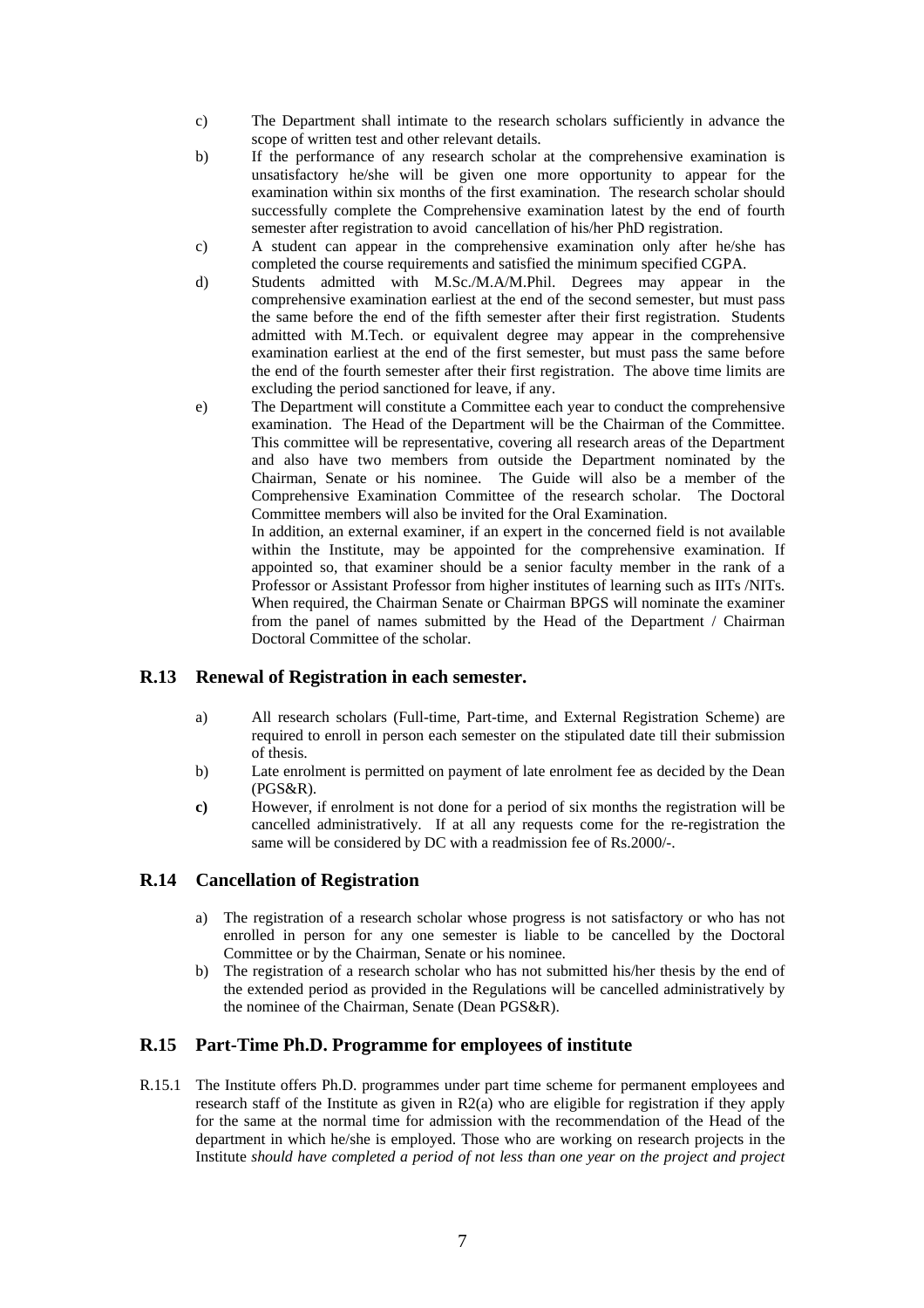*should be in force for at least two more years.* A certificate to this effect from the Principal Investigator/Head of the Department concerned should be attached to the application form.

R.15.2 If an employee who has registered as a part time research scholar resigns his/her job before the minimum period required for the PhD work, his/her registration shall stand automatically cancelled. However, if he/she has completed the course work and comprehensive examination and the minimum period as required in R16, he/she can be allowed to continue the research work if the Doctoral Committee of the research scholar recommends the same.

# **R.16 Minimum Residential Requirement and Minimum Time for Submission**

- a) The minimum period from the date of registration for Ph.D. Programme to the date of submission of Ph.D. thesis shall be 24 months for Full-time Research Scholars with Master's degree in Engineering and 36 months for Full-time Research Scholars with Master's degree in Science/Humanities.
- b) The minimum period from the date of registration for Ph.D. Programme to the date of submission of Ph.D. thesis shall be 36 months for Part-time Research Scholars with Master's degree in Engineering and 48 months for Part-time Research Scholars with Master's degree in Science/Humanities.
- c) The minimum residential requirement for those registered under part time/external registration scheme is one semester or the time registered for completing the course work which cannot be less than a semester.
- d) The minimum period from the date of registration for Ph.D programme to the date of Chairman of Ph.D thesis shall be 36 months (2009 December admission onwards) for all full time/part time /external registration candidates admitted to any branch of study.

# **R.17 Relief from Ph.D. programme to take up job:**

Ph.D. Scholars who get appointment can get relief from the programme by keeping registration alive by paying necessary fees on the following conditions:

- a) Scholars, who take up jobs in organizations with R&D facilities, will be relieved on their request on the recommendations of DC, if they have completed their (i) minimum residential requirement; (ii) course work and (iv) comprehensive examination.
- b) The scholars, who take up jobs in organizations, which do not have R&D facilities and in Computer companies will be relieved on their request on the recommendation of DC, if they have completed (i) minimum residential requirement; (ii) Course work; (iv) Comprehensive examination and (v)at least 50 percent of his/her research work.
- c) The renewal of their registration for every year/semester will be considered only if the DC finds his/her progress to be satisfactory and recommends continuance of registration.

#### **R.18 Maximum Duration of Programme**

a) Research Scholars under Full-time schemes should submit thesis within 5 years from the date of registration.

However, the BPGS may extend the period of submission of thesis by not more than 3 years on valid reasons and on the recommendation of the Doctoral Committee.

b) Research Scholars under Part-time and External Registration Scheme should submit thesis within 7 years from the date of their registration. However, the BPGS may extend the period of submission of the thesis by not more than 2 years on valid reasons and on the recommendation of the Doctoral Committee.

# **R.19 Change of Registration from Part-time to Full-time Programme and vice- versa.**

R19.1 A student admitted to part-time/external registration programme may be allowed change his/her registration to full-time studies at the beginning of a semester on the recommendation of Doctoral Committee and with the approval of BPGS. However, for determining the duration of the programme, one half of the period spent, as a part-time student, will be counted.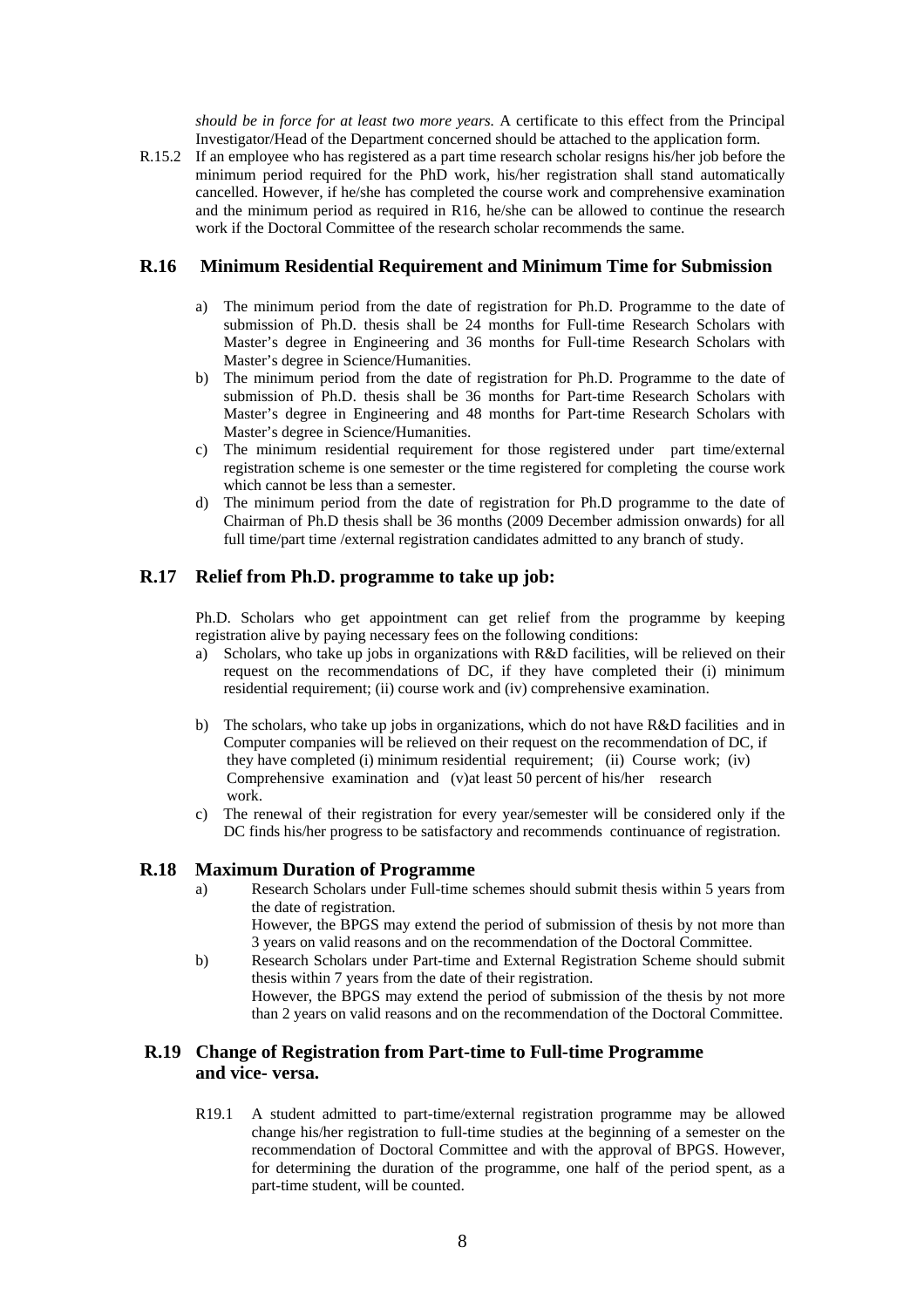- R.19.2 Similarly, a student admitted to a full-time Ph.D. programme may be permitted to change to a part-time Ph.D. programme on a request from him/her provided:
	- a) He/she has completed the course work, passed the comprehensive examination, given the preliminary pre Ph.D. seminar that is adjudged as satisfactory and completed the residence requirements.
	- b) Get the request endorsed by the Supervisor(s) and the Doctoral Committee.
	- c) Produce a no objection certificate from the Head of the Institution/Organization, which he/she proposes to join.

## **R.20 External Registration Scheme**

- R 20.1 A candidate working in Research and Development Establishment with adequate research and library facilities may be considered for admission to Ph.D. programme provided that they satisfy the minimum eligibility conditions. There must be a competent person to supervise his work in that organization. The candidate should provide the Bio-data of the prospective supervisor. External Registration will be granted only when the Senate recognizes that the prospective supervisor has necessary academic qualification.
- R 20.2 The Departments will have to identify an internal guide to each of the candidates who would work under the External Registration Scheme. If suitable guide is not available in the Department, the External Registration to such a candidate will not be granted.
- R 20.3 It is for the BPGS to recommend to the Senate for approval, an organization for carrying out Ph.D. research in a specified area under the External Registration Scheme. An application for admission from a candidate working in the approved organization will be considered only if he/she wishes to work in the specified area recognized by NITC.

### **R.21 Leave Rules**

- R.21.1 A student may be allowed casual leave up to 8 days per semester subject to the condition that such leave will not be allowed for longer than 5 days at a time. The casual leave cannot be combined with any other kind of leave other than the public holidays and casual leave cannot be carried over.
- R 21.2 A student may be allowed leave during any period of Institute's vacation or during the inter-semester recess up to a maximum of 10 days on the recommendation of the supervisor by Head of the Department. Such leave not availed in one semester may be carried over to the next semester. The accumulated leave is limited to a maximum of 15 days.
- R 21.3 Leave on medical grounds, duly supported by medical certificate may be granted to a student up to 7 days per semester.

## **R.22 Waiver Granted to Students with Advance Standing**

 On the recommendation of DC and approval of BPGS a student may be granted exemption up to 6 credits or two courses of 3 credits each from the minimum course credit requirements provided he/she has taken a Post Graduate degree from NITs/IITs/IISc, *the year of post graduation being not earlier than 5 years from the year of admission. (*from 2006 admissions)

# **R.23 Synopsis of Thesis**

a) On satisfactory completion of the prescribed courses and the comprehensive examination, the research scholar shall submit ten copies of the synopsis of his/her research work through the Guide and Head of the Department to the Academic Section for consideration of the Doctoral Committee. Research Scholars are required to give atleast two seminar talks on the topic of his/her research before submission of synopsis. The research scholar is free to publish the results of his/her research before submission of his/her thesis. A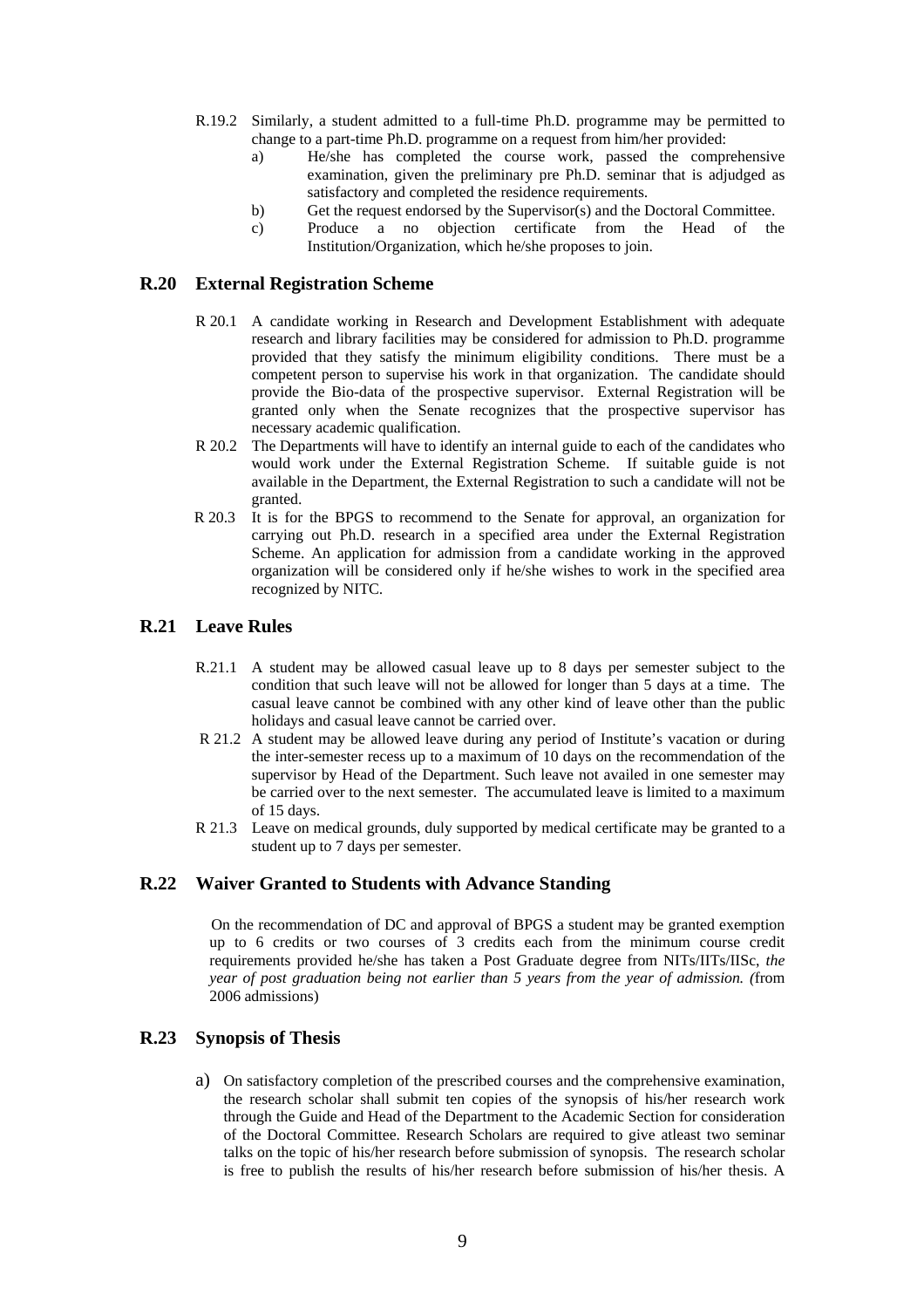research scholar is required to give at least one open seminar in each semester after the completion of coursework and comprehensive examination, which are to be completed within the stipulated time given in the regulations. Open seminars will be given after formal notice to all Departments so that any one interested will be able to attend the same. At the time of viva voce examination, the research scholar should have at least one paper accepted in a peer-reviewed/ refereed journal or patents registered. This rule will be applicable to all research scholars admitted in 2004 and further and for all candidates whose viva voce is arranged after 31st Aug 2007 irrespective of the year of admission or category such as full time/ part-time/ external.

b) The research scholar should present the synopsis before the Doctoral Committee. The Doctoral Committee will, if it approves the work reported in the synopsis, permit the research scholar to submit the thesis and recommend a panel of atleast eight thesis examiners.

# **R.24 Submission of Thesis**

- a) The research scholar shall, within three months of acceptance of the synopsis, submit four copies of thesis embodying the results of investigation, and also three copies of the Abstract of the thesis of about 400 words. On the recommendation of the Guide and Chairman, Doctoral Committee, an additional three months may be granted.However, DC can review the request for grant of time beyond the six months period, if the scholar makes an appeal with valid reasons, well before the prescribed due date. This exemption will not be applicable beyond the maximum duration of the programme of a research scholar as stipulated in the Regulations.
- b) The thesis submitted for the Ph.D. degree shall contain an account of the research work carried out by the scholar leading to the discovery of new facts or techniques or new correlation of facts already known (analytical and/or experimental and/or hardware oriented in nature), the work being of such quality that it makes a definite contribution to the advancement of knowledge.

#### **R.25 Panel of Examiners**

The thesis shall be referred to two examiners one from India and the other from outside the country chosen by the Chairman Senate or his nominee from among the panel of examiners recommended by the Doctoral Committee at its meeting to accept the synopsis of PhD work.

#### **R.26 Thesis Report**

- a) The examiner is expected to send the report on the thesis within two months from the date of receipt of the thesis.
- b) In case of undue delay in receiving the thesis report, the Chairman, Senate or his nominee shall appoint another examiner in his place for evaluating the thesis.
- c) If one of the two thesis examiners declares the thesis as not commended the thesis shall be referred to a third examiner from the panel for his evaluation.
- d) If an examiner suggests resubmission of the thesis, after revision, the research scholar will be allowed to resubmit the thesis within the time stipulated by the Doctoral Committee failing which the revised thesis will not be accepted and his/her registration will be cancelled.
- e) If two examiners, after referral to a third examiner, if necessary, report the thesis as not commended the matter will be referred to the Doctoral Committee and the Doctoral Committee can recommend resubmission of thesis after further research work of not less than one year. In the absence of such a recommendation the registration shall stand cancelled.
- g) If reports of two examiners after referral to a third examiner, if necessary, declare the thesis as 'commended' the Doctoral Committee will consider the reports and recommend for conduct of oral examination which will be conducted normally not earlier than two weeks from the date of constitution of the Oral Examination Board.